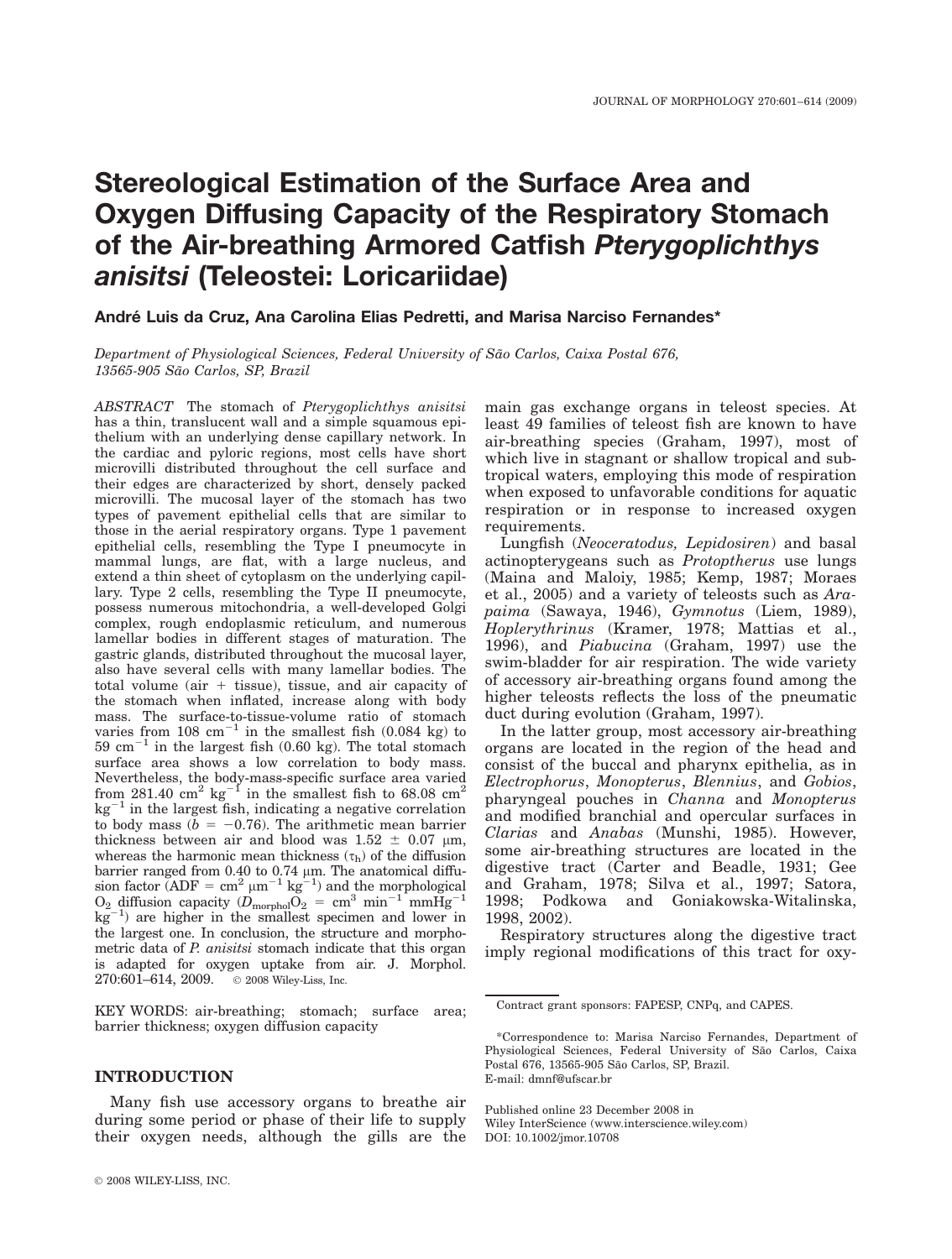gen uptake from air, including high vascularization and a thin diffusion distance between the external and internal medium. In the early 20th century, Carter and Beadle (1931) reported in some loricariid species a transparent, richly vascularized stomach that was permanently filled with air. Crawford (1974) observed the use of the esophagus as an air-breathing organ in Dalia pectoris and Podkowa and Goniakowska-Witalinska (2002) described the ultrastructure of the posterior intestine of Corydoras, emphasizing its adaptation to air breathing.

Although the functional morphological approach, together with morphometric data, are a prerequisite for understanding the function of a given organ, most morphofunctional studies of the accessory respiratory organs in air-breathing fish are so far restricted to some amphibious mudskippers (Biswas et al., 1981), Indian fishes (Hughes et al., 1974a,b; Munshi, 1985), and lungfishes (Hughes and Weibel, 1976; Maina and Maloy, 1985; Moraes et al., 2005). Recently, histological and electron microscopical studies revealed a capillary network present in the lamina propria of the mucosal layer of the stomach, subjacent to the epithelium (Silva et al., 1997; Satora, 1998; Satora and Winnicki, 2000; Oliveira et al., 2001; Podkowa and Goniakowska-Witalinska, 2003). Satora and Winnicki (2000) described the ultrastructure of *Ancistrus multispinnis* stomach, showing a dense network of capillaries, and Podkowa and Goniakowska-Witalinska (2003) determined the capillary density per  $100 \mu m$  of the mucosal epithelium length and the thickness of the air-blood barrier in the stomach of Hypostomus plecostomus. However, the effective respiratory surface area and oxygen diffusion capacity have yet to be determined.

The main purpose of the present study was to apply stereological principles to estimate the respiratory surface area, the air-blood barrier thickness and the morphometric oxygen diffusion capacity of the stomach of the air-breathing loricariid fish Pterygoplichthys anisitsi. Pterygoplichthys anisitsi is an armored catfish occurring in South American freshwaters and is found throughout the Uruguay, Paraguay, and Paraná River basins where it inhabits water bodies characterized by low oxygen concentrations. In normoxia, this species does not breathe air during the day, but at night it increases its activity and usually swims to the surface. Under hypoxia, P. anisitsi breathes air even during the daytime (Cruz, 2007). Its stomach is usually full of air and sometimes contains small food particles. Preliminary observations under light microscopy showed a single epithelial cell in the mucous membrane of the stomach and a high density of capillaries close to this membrane (Oliveira et al., 2001), suggesting an adaptation to air breathing.

# MATERIALS AND METHODS Animals

Five armored catfish Pterygoplichthys anisitsi Eigenmann and Kennedy [body mass  $(M_B) = 0.084 - 0.600$  kg; total length  $(L_T) = 24-39$  cm] were obtained from the Aquaculture Center of the São Paulo State University (CAUNESP) at Jaboticabal, São Paulo, Brazil. In the laboratory, the fish were kept in a 1000 L aquarium with continuous water flow and aeration at  $23-25^{\circ}\text{C}$ and were fed with commercial fish food and Lactuta sativa leaves.

## Anesthesia, Fixation, Tissue Sampling, and Processing

The fish were irreversibly anesthetized with 0.1% benzocaine<sup>®</sup> (Sinth) and the stomach was exposed through a ventral abdominal incision. The stomach was prefixed in situ with a fixative solution containing 2.5% glutaraldehyde in 0.1 M phosphate buffer pH 7.4, 300 mOsm, at  $4^{\circ}$ C. The air volume inside its lumen was measured and replaced with the same volume of fixative solution, slowly introduced into the stomach using a thin polyethylene tube through the buccal cavity and esophagus to permit replacement of air bubbles and avoid tissue stretching or distention. After tying off the esophagus and duodenum, the stomach was removed and immersed in the fixative solution for complete fixation at 4°C.

The stomach was then opened ventrally through an anteroposterior incision and the major anteroposterior and transverse lengths were measured. Tissue was taken from the open stomach according to systematic random sampling (Fig. 1a) using a square-lattice grid. The sampling sites were chosen by counting the number  $(N)$  of points lying over the open stomach and choosing every  $6th/N$  point to sampling tissue for light and every 7th/N point for electron microscopy and marked by a pin prick. The first sampling site was chosen at random from the first six potential sites. To obtain vertical sections (VUR) and use the same section to estimate the fraction volume of stomach tissue, as well as surface density and total surface area, the external surface of the open stomach (serosa side) was considered the horizontal plane. The embedding procedures were designed so that the sections from each sample were done in a sequential  $+36^{\circ}$  rotation relative to the previous one, with the first one sectioned at random between 0 and  $36^{\circ}$ (Fig. 1b,c).

The samples for light microscopy (LM) were dehydrated, embedded in  $H$ istoresin<sup>®</sup> (Leica, Heidelberg, Germany) and sections of 3-µm thickness were stained with toluidine blue and fuchsin. Additional samples from cardiac, corpus, and pyloric regions of stomach were dehydrated, embedded in paraffin and sections of 5-µm thickness were stained with periodic acid Schiff and Alcian blue pH 2.5.

The samples for transmission electron microscopy (TEM) analysis were postfixed in 1% osmium tetroxide in the same buffer as before, block-stained using uranyl acetate, dehydrated in an ascending concentration of acetone, and embedded in Araldite 6005 Resin (Ladd, Burlington, VT). Semithin sections  $(0.5 \mu m)$  were stained with toluidine blue and the ultrathin sections (60 nm) were placed on 200-mesh copper grids, stained with uranyl acetate and lead citrate and viewed in a JEOL JEM 100 CX TEM at 80 kV.

For scanning electron microscopy (SEM) analysis, the stomachs of three other specimens were fixed as described above, ventrally opened through a median anteroposterior incision and samples from the cardiac, blind-sac (corpus), and pyloric portions were removed, dehydrated through ascending concentrations of ethanol, soaked in two successive baths of 1,1,1,3,3,3 hexamethyldisilazane (Aldrich), and air dried. The samples were glued with silver paint onto the specimen stub, coated with 99% gold (Degussa S.A) in a vacuum sputter and examined under a ZEISS-DSM 940A SEM at 25 kV.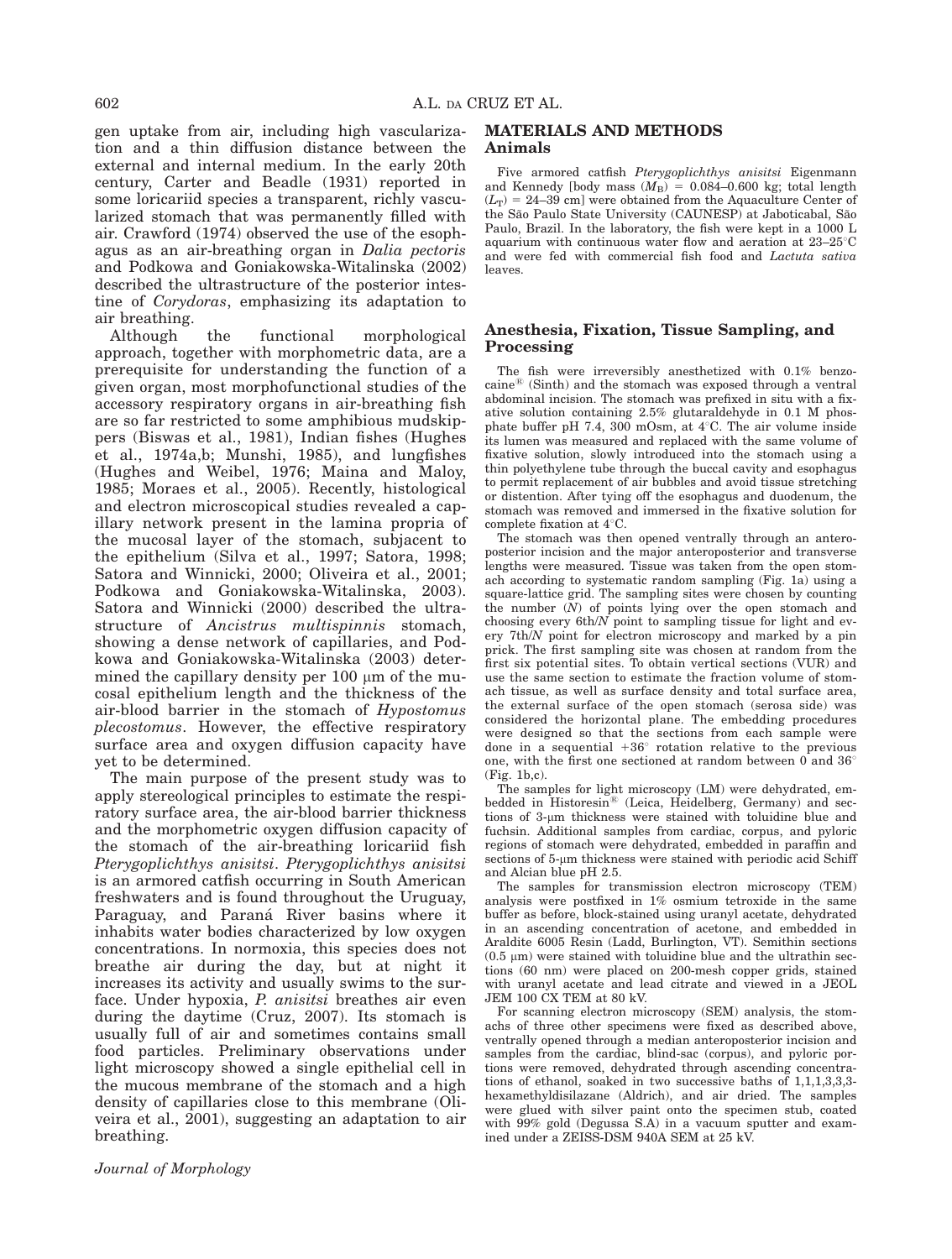

Fig. 1. Diagram of the sample scheme of stomach tissue of Pterygoplichthys anisitsi. (a) Systematic random samples from open stomach superimposed by a point square grid to obtain vertical uniform random samples. The tissue bottom is the serosa side (s) of stomach and was fixed as the horizontal plane (HP) and the vertical axis (VA) is indicated. m, mucosa. (b) Each tissue sample was sequentially rotated on the vertical axis (VA) and embedded. (c) Vertical section obtained of embedded tissue. m, mucosa; s, serosa. Arrow indicates the vertical axis (VA).

## Density Volume, Surface-to-Volume Ratio, and Surface Area of Stomach

All the LM data were obtained with an Olympus BX51 light microscope, the images were captured with a JVC-TKC1380 digital video camera and analyzed using version 2.00 of the CAST System software (Olympus Denmark S/A).

The reference volume of stomach tissue  $(V_{\text{St}})$  was calculated based on the gross surface area of opened stomach by point count of an isotropic test system superimposed on the mucosa and the stomach wall thickness obtained from vertical sections.

The differential tissue volumes of stomach were estimated using the same sections that were used for the stomach surface area ( $S_{\text{St}}$ ) at a final magnification of 1500 $\times$ . The differential volumes or density volume  $[V_V \text{ (structure, reference)}]$  of the main stomach (St) tissues (mucosa, submucosa, muscularis, serosa) were estimated by point count of an isotropic test-system, as described by Howard and Reed (1998), and was given as  $V_V$  (structure,Stomach) =  $(P_S \ 100)/P_{St}$ , where  $P_S$  was the number of points on the analyzed structure or tissue  $(s)$  of the stomach and  $P_{\text{St}}$  was the total number of points on the stomach (St) (Fig. 2a). The density volumes of mucosa components (epithelium, capillaries, gastric gland) were estimated using the same methodology, but at higher magnification  $(3800\times)$ .

The stomach surface area  $(S_{St})$  was estimated from its respective surface-area-to-volume ratios  $(\hat{S}v)$ , multiplied by the previously determined stomach volume as  $\hat{S}_{\text{St}} = \hat{S}v$  V<sub>St</sub>, according to Howard and Reed (1998). The surface area-to-volume ratio  $(Sv)$ was estimated using a cycloid arch test system (Fig. 2a) as  $\hat{S}v$ (structure, reference) =  $\frac{2\sum_{i=1}^{n}h}{L}$ , where *Ii* was the number of intersections of the test lines with the surface of mucosal surface of stomach and  $\tilde{L}$  was the length of test lines falling within the reference space: mucosa profile.  $\hat{L}$  was estimated by multi-



Fig. 2. (a) A cycloid arc test array superimposed on the microscopic image of a light micrograph in vertical section of the stomach of Pterygoplichthys anisitsi for the evaluation of tissue differential volumes and the surface-area-to-volume ratio. The arrow indicates the vertical axis of measurements. M, mucosa side; S, serosa side of stomach. (b) A cycloid arc test array superimposed on the microscopic image of TEM micrograph in vertical section of the stomach of P. anisitsi for the measurements of barrier thickness. For illustration, the intersection of the cycloid with the surface of mucosal layer of stomach was the starting point of measurement of barrier thickness and the line direction were the direction-number between 1 and 97 (sine-weighted line) obtained from a random number table (white line).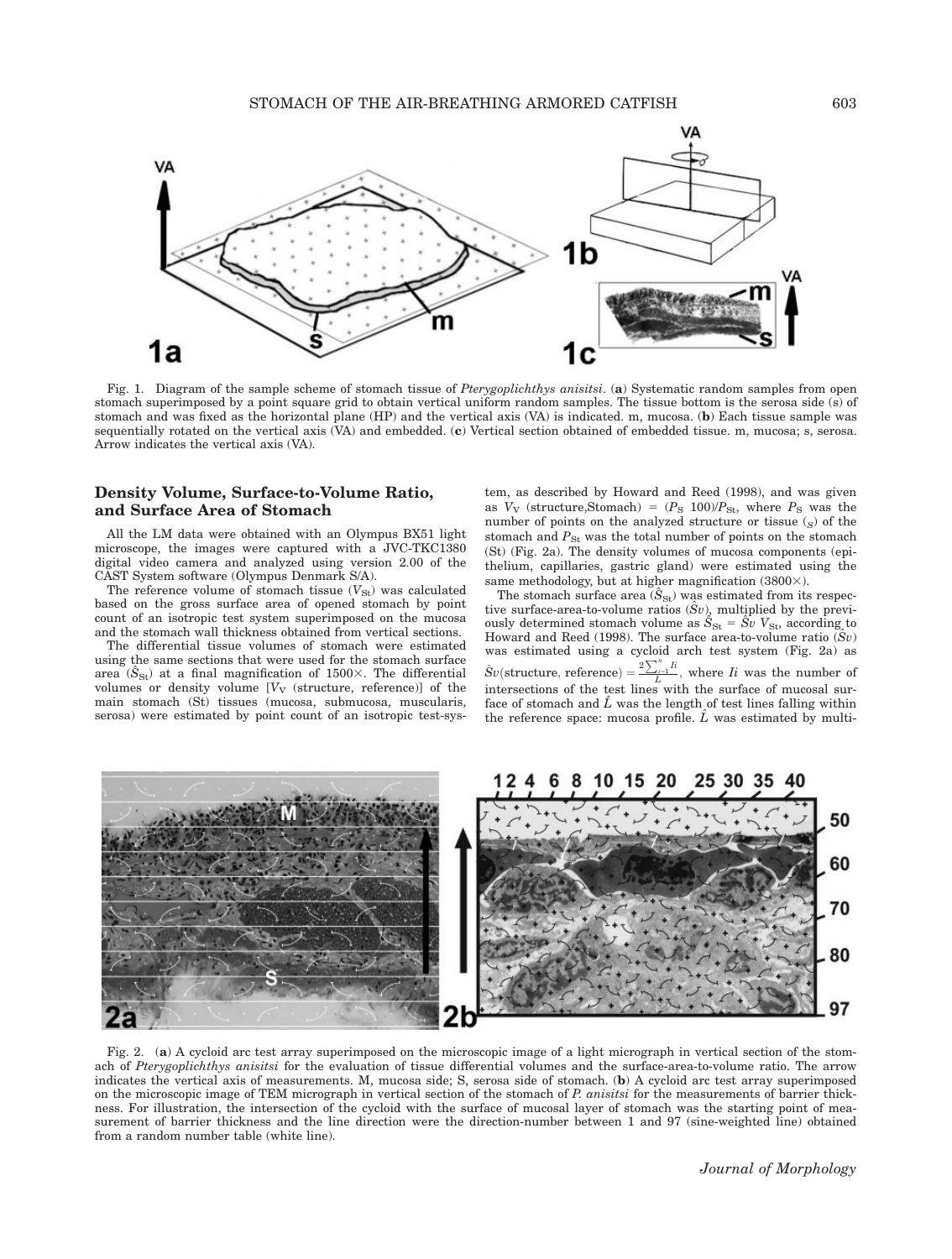plying the point count for the reference space by the test line length per point.

#### Estimation of Air-Blood Barrier Thickness

Ultrathin sections from five stomach samples per animal were used to estimate the air-blood barrier thickness of the stomach. Subsampling of ultrathin stomach sections was based on the systematic quadrant procedure. Starting at a random position in the top left-hand corner of the TEM grid, five quadrants of ultrathin section were sampled from each grid and tissues were photographed at a magnification of  $3,300\times$ . The harmonic mean barrier thickness  $(\tau)$  was measured with a logarithmic ruler and sine-weighted lines generated on the VUR sections (Gundersen et al., 1988). A new angle was selected for each sampled quadrant.

Negative film was viewed in a light box superimposed with a cycloid arch test system and a sine-weighted line to score point counts on the barrier (epithelial and endothelial cells and basal lamina) and air-blood barrier thickness (Fig. 2b). Each intersection of cycloid arc with surface of mucosal layer of stomach was the point to measure air-blood barrier distance and the line direction were the direction-number between 1 and 97 obtained from a random number table. The harmonic mean barrier thickness (Weibel and Knight, 1964) was calculated for each animal as  $\tau_h = 2/3l_h$ , where  $l_h$  is the harmonic mean of the lengths.

## Anatomical Diffusion Factor and Morphometric Diffusion Capacity

The anatomical diffusion factor (ADF) was estimated directly from the stereological data, dividing the respiratory surface area in relation to body mass  $(S_{\rm R}/M_{\rm B})$  by the harmonic mean barrier thickness  $(\tau_h)$  (Perry, 1989). The morphometric diffusion capacity  $(D_{\text{morphol}})$  was calculated as the product of the ADF and Krogh's diffusion coefficient  $(K)$  of the respective cell layers (epithelium, basal membrane, and endothelium) of the diffusion barrier.

Since the value of K depends on the specific gas  $(O_2 \text{ or } CO_2)$ , the temperature and tissue type, the  $K$  value for rat lungs was used for the epithelium and endothelium, and the  $K$  value for frog connective tissue (Bartels, 1971) was used for basal lamina. The relative volume of the epithelial and endothelial cells was estimated separately from that of basement membrane by point counting, and each element was multiplied by the appropriate  $K$  value. This weighted numerical ratio yielded a  $K$  value for oxygen  $(K_{\mathrm{O}_2})$  in the air-blood barrier of stomach. All values were corrected to  $25^{\circ}$ C.

#### **Statistics**

Descriptive statistics were drawn up with Microsoft's Excel spreadsheet software. The data are presented as the mean values accompanied by the respective standard errors (SEM). Since the standard deviation of a harmonic mean is not defined, the SEM was calculated from the arithmetic mean of the diffusion distance of air-blood barrier of stomach.

Regression analyses were made to seek possible significant correlations, which were calculated by the least-squares method, and the correlation coefficient  $(r^2)$  was estimated to determine the goodness of fit. The data were log transformed and the power equation:  $\log Y = \log a + b \log X$  was used to calculate the scaling exponent (b), resulting in the allometric equation.

## RESULTS Stomach Morphology

Pterygoplichthys anisitsi has a short esophagus that opens into a large U-shaped stomach with a thin, translucent wall (Fig. 3a). The stomach, highly vascularized and expanded with air bubbles (Fig. 3a,b), occupies most of the volume of the coelomic cavity and was found empty in the all specimens dissected, although the intestine was full of material. Continuous to the stomach there is a long, thin, transparent intestine located ventrally to the stomach and forming several loops.

Figure 3c shows the four layers of the stomach: (1) the serosa, the outermost layer, which is characterized by a single layer of squamous epithelial cells with underlying loose connective tissue containing blood vessels; (2) the muscularis, composed of circular smooth muscles and discontinuous thick bundles of smooth muscles with longitudinal and oblique orientation among small amounts of connective tissue; (3) the submucosa, consisting of connective tissue and blood vessels of different diameters; (4) the mucosa, composed of the lamina propria containing small blood vessels, a single layer of flat epithelial cells whose apical surfaces are in contact with the stomach lumen, and the basement membrane with numerous underlying blood capillaries (Fig. 3d). Gastric glands are located in the mucous layer (Fig. 3c,d).

A SEM analysis of the mucosal surface of Pterygoplichthys anisitsi stomach, under low magnification, showed irregular mucosal folds in the cardiac region, longitudinal folds in the corpus region and an almost total absence of folds in the pyloric region (Fig. 4a,c, and e). Under high magnification, the epithelial pavement cells of the mucosal stomach are visibly polygonal in shape. In the cardiac and pyloric regions, most of the cells have short microvilli irregularly distributed throughout the cell surface and the boundaries of these cells are characterized by highly dense short microvilli; some cells show a smooth cell surface, in which case the cell boundary is characterized by short, continuous microridges (Fig. 4b,f). In the corpus region, the cell surfaces are smooth and the cell limits are not clearly visible (Fig. 4c). Numerous gastric gland openings are distributed among cells in all the stomach regions, but the frequency of gastric glands is lower in the corpus region (Fig. 4c,d).

The pavement epithelial cells of the stomach's mucosal layer are flat and have large nuclei, generally located between adjacent capillaries (Fig. 5a) or, rarely, elongated and located on the capillaries immediately below the basal lamina (Fig. 5b). The first cell type spreads a thin sheet of cytoplasm on the underlying capillary thus resembling the Type I pneumocyte of the mammalian lung (Fig. 5a,c). The latter cell type possesses numerous mitochondria, a well-developed Golgi complex, rough endoplasmic reticulum, and free ribosomes (Fig. 6a). Some cells contain numerous lamellar bodies in different stages of maturation therefore resembling the Type II pneumocyte (Fig. 6b,c) and numerous vesicles close to the cellular membrane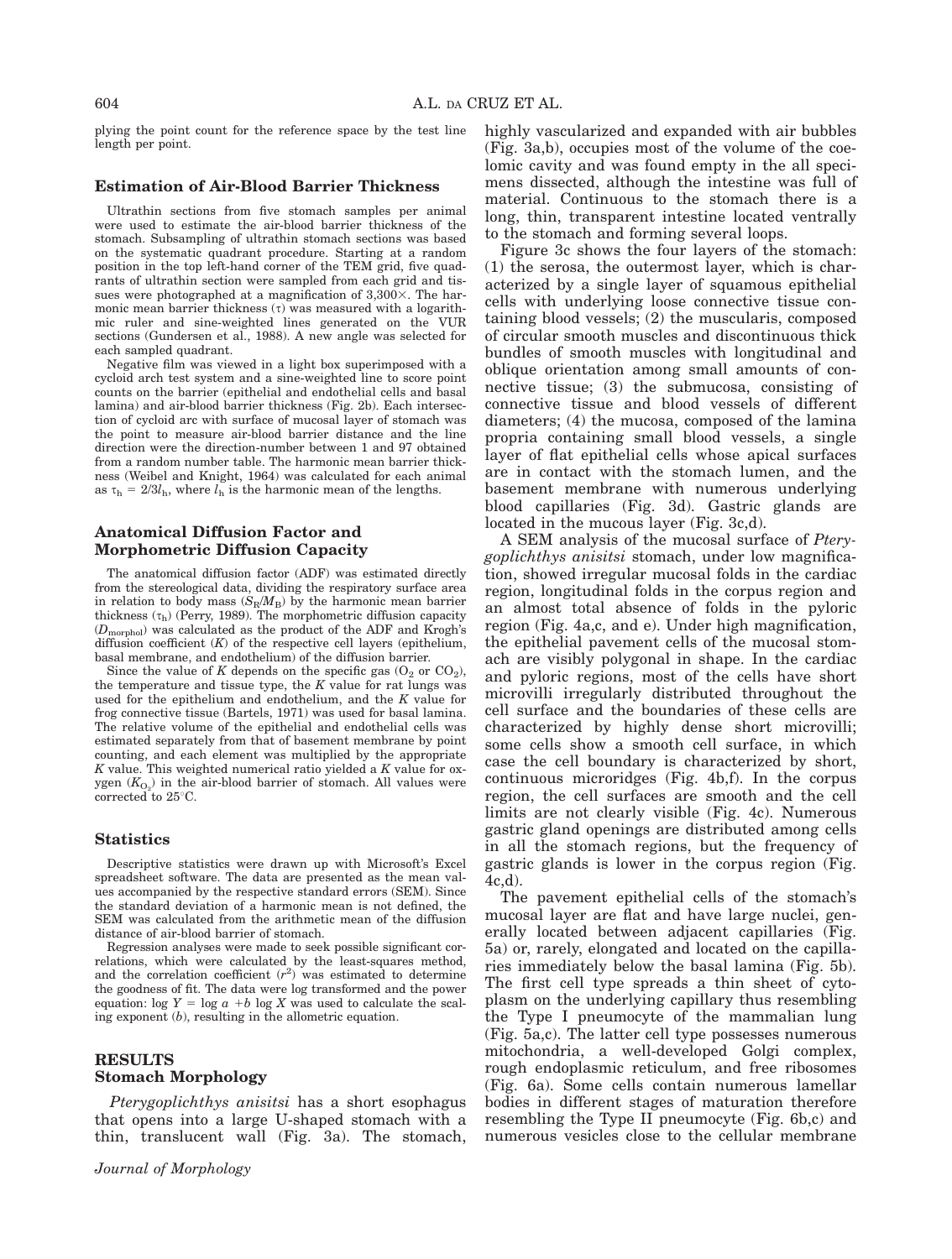

Fig. 3. (a) Ventral view of the stomach of Pterygoplichthys anisitsi full of air showing its anatomic regions: cardia, corpus, and pylorus. E, esophagus; I, intestine. Scale bar in cm. (b) Detail of highly vascularized stomach wall. Note large (arrowhead) and small (\*) blood vessels. Scale bar in mm. (c) Cross section of stomach wall showing the four stomach layers, the serosa (1), muscularis (2), submucosa (3), and mucosa (4). Note gastric glands (G) in the mucosal layer. m, muscles. Scale bar in lm. (d) Mucosal and submucosal layers of stomach wall showing capillaries (\*) underlying the epithelial cells of mucosal layer and the gastric glands  $(G)$ . Small blood vessels  $(v)$  and connective tissue  $(c)$  are in the submucosal layer. Scale bar in  $\mu$ m.

(Fig. 6c). Some lamellar bodies have a central region composed of highly electron-dense amorphous material from which emerges a system of concentric membranes (Fig. 6b,c).

The junctional complex between two pavement epithelial cells shows a tortuous boundary because of interdigitations of each cell with its neighbor, and is characterized by a short zonula occludens and zonula adherens, generally with only one desmosome (Figs. 5b,c, and 6c). The basal lamina contacts the endothelial cells of capillaries, except in the regions where the gastric glands are present. Endothelial cells have an elongated heterochromatic nucleus protruding into the capillary lumen (Fig. 7a). Adjacent endothelial cells may overlap, showing short infolding and usually one desmo-

some was identified in the cell junctions. Pores of different diameters are visible in the endothelium lining the apical and lateral parts of capillaries (Fig. 5c). The air-blood barrier that separates the gastric lumen from capillaries consists of three layers, the cytoplasmic extension from epithelial cells, the basal lamina, and the sheet of endothelial cells (Figs. 5c and 6a,b).

Bundles of collagen fibers extending in different directions fill up the space between cells, blood vessels, and capillaries and the gastric glands that constitute the mucosa and submucosa (Fig. 7a); collagen fibers are found among tissues that constitute the other layers of stomach wall.

The gastric glands are regularly distributed throughout the mucosa, being more frequent in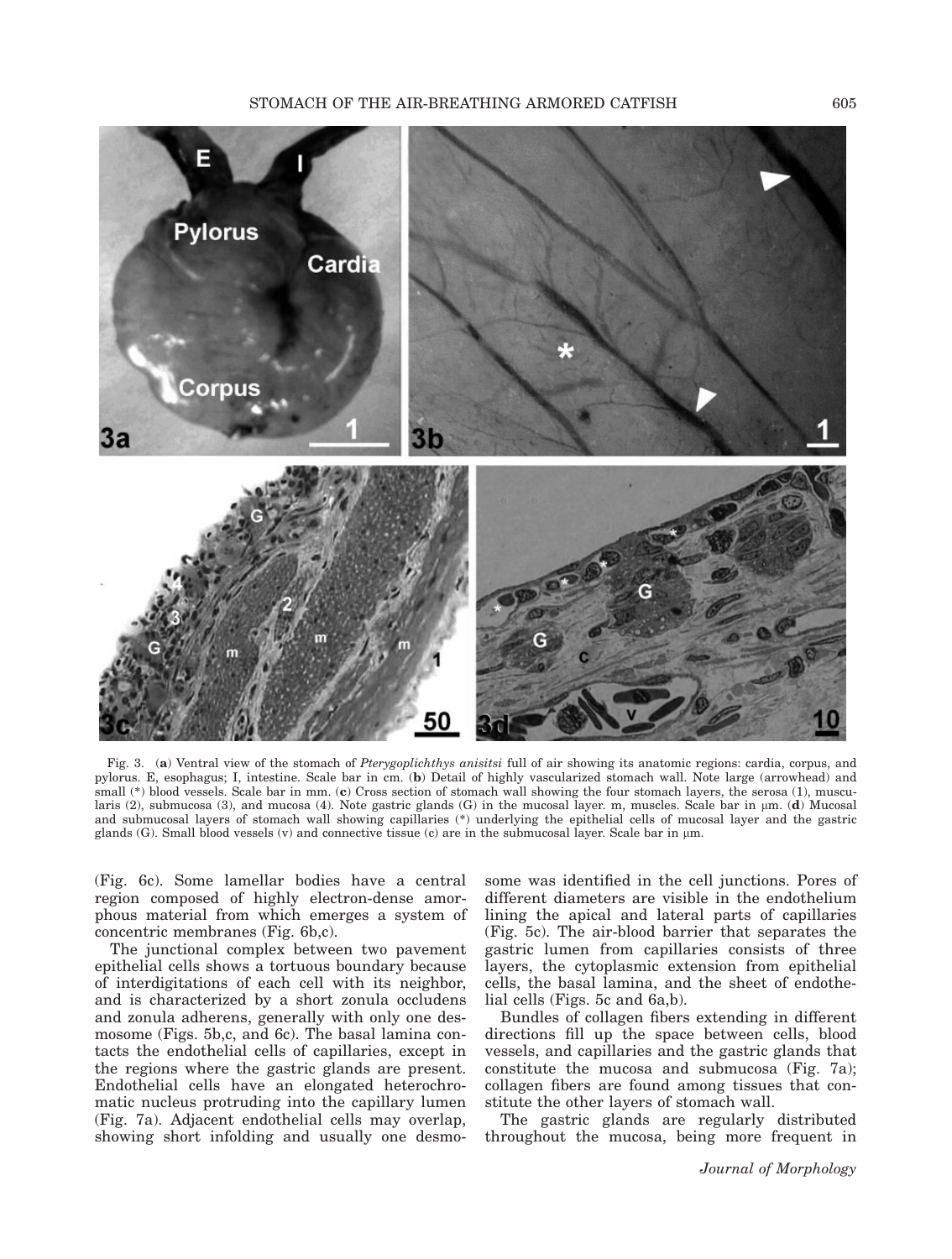

Fig. 4. Stomach regions of Pterygoplichthys anisitsi. SEM. Low magnification of cardiac (a), corpus (c), and pyloric (e) regions. The arrowheads indicate the opening of gastric glands. Scale bar in  $\mu$ m. High magnification of the epithelium of the mucous layer showing the pavement cell surface architecture from the cardiac (b), corpus (d), and pyloric (f) regions of stomach. Note the cell surface with short microvilli (\*) in the (b) and (f) and a smooth surface in (d) (\*). The arrowhead indicates the gastric gland opening in each stomach region and the double arrowhead the epithelial cell limits. Scale bar in  $\mu$ m.

the cardiac and pyloric regions, and may have a round or pyramidal shape. No morphological differences were found among the gastric glands from the three stomach regions. Although they are continuous with the epithelium, these glands nestle in the lamina propria and are surrounded by collagen fibers (Fig. 7a). The glands have 8–12 cells and each cell has a heterochromatic basal nucleus, a small number of cytoplasm organelles, and the apical region of these cells has numerous small vesicles; several cells have numerous lamellar bodies (Fig. 7a,b). The junctional complex between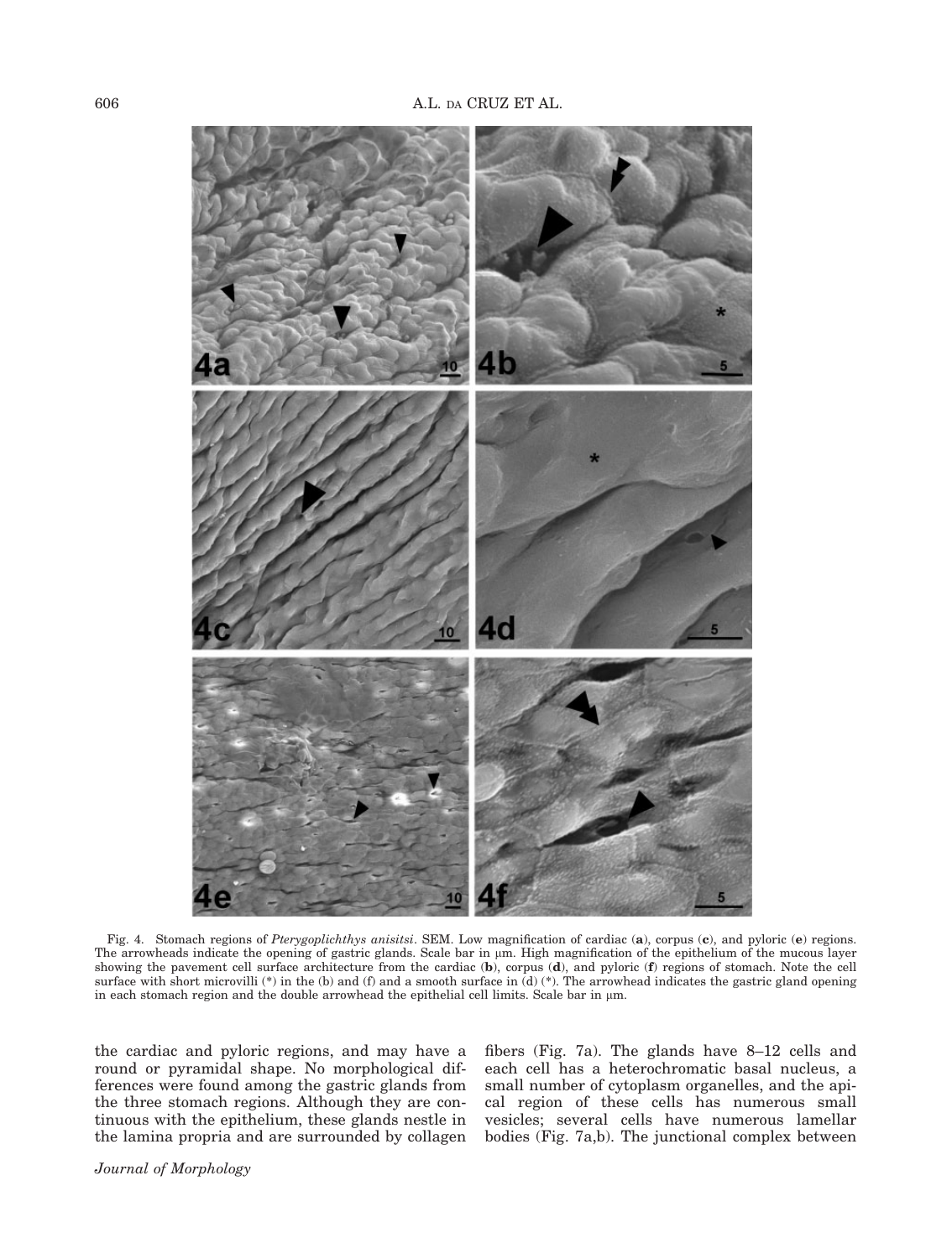

Fig. 5. Stomach mucosa of Pterygoplichthys anisitsi. TEM. (a) Pavement epithelial cell showing the cell nucleus between two adjacent blood capillaries. BL, basal lamina; C, capillary; EnC, endothelial cell; Er, erythrocyte; n, nucleus; PVC, pavement epithelial cell. (b) Pavement epithelial cell showing the cell nucleus on the blood capillary. Note the junctional complex (arrow) between pavement cells. BL, basal lamina; C, capillary; EnC, endothelial cell; m, mitochondria; n, nucleus; PVC, pavement epithelial cell. (c) Pavement epithelial cell showing the junctional complex (arrow) between cells and microvilli (double arrowheads) in the apical cell surface and the endothelial cell containing numerous pores (arrowheads). BL, basal lamina; C, capillary; EnC, endothelial cell; L, leukocyte; PVC, pavement epithelial cell. Scale bar in um.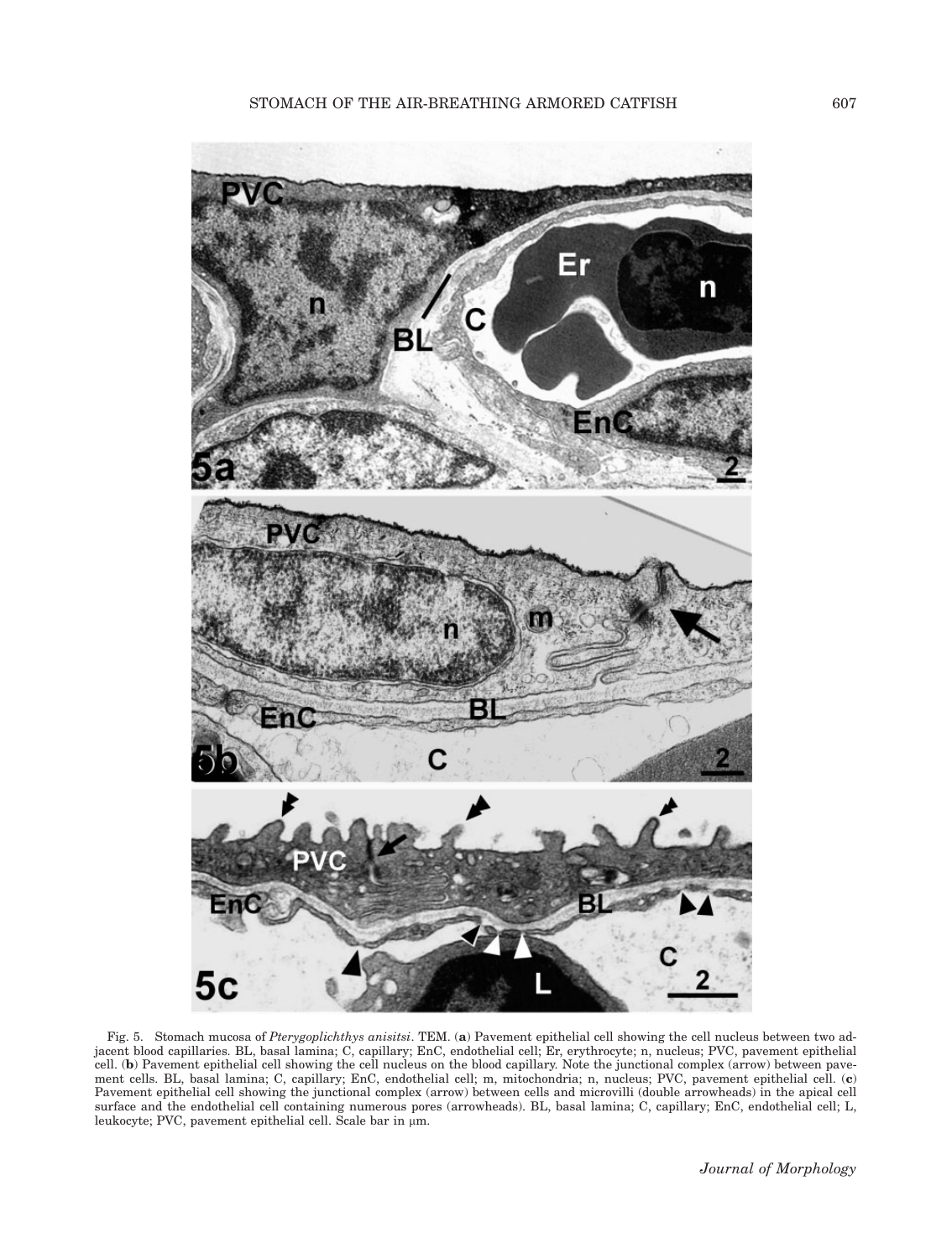![](_page_7_Figure_2.jpeg)

Fig. 6. Stomach mucosa of Pterygoplichthys anisitsi showing pavement epithelial cell resembling the Type II pneumocyte. TEM. (a) Cytoplasm organelles in the pavement epithelial cell. BL, basal lamina; EnC, endothelial cell; Er, erythrocyte; g, Golgi complex, m, mitochondria. (b) Lamellar bodies (\*) with concentric membrane configuration. BL, basal lamina; C, capillary; EnC, endothelial cell. (c) Numerous vesicles (arrowhead) close to the apical surface of cell membrane. Note the presence of lamellar body (\*) and short microvilli (double arrowheads) on the cell limit. m, mitochondria. Scale bar in  $\mu$ m.

these cells is characterized by intense interdigitation and several desmosomes. The negative staining with PAS and Alcian blue indicated that these glands do not produce acid and neutral mucopolysaccharides. Rare endocrine cells are found together with the gastric glands and are characterized by electron-lucent cytoplasm with electrondense vesicles (Fig. 7b,c).

#### Stomach Morphometry

The mean anteroposterior and transversal length of stomach of Pterygoplichthys anisitsi in 0.084–0.60 kg-fish were 6.5  $\pm$  0.87 and 5.03  $\pm$ 0.61 cm, respectively. Of the 20.245  $\pm$  4.747 cm<sup>3</sup> which corresponds to the stomach's total mean volume (air + tissue), only  $0.425 \pm 0.080$  cm<sup>3</sup> represents the stomach tissue, and the total stomach volume to body mass ratio is  $85.21 \pm 14.09$  cm<sup>3</sup>  $kg^{-1}$ . The volume of stomach tissue, air volume capacity and the total volume (air  $+$  tissue) of inflated stomach (Table 1) increased with body mass, whereas the specific stomach volume  $(V_{\text{St}})$  $(M_{\rm B}^{-1})$  decreased according to the power equation V  $= aM_{\rm B}^b$ , where V is the tissue (ts,St), air (air,St), or total  $(Kt)$  volumes of stomach,  $M_B$  is the body

mass,  $a$  is the value for 1 g fish and  $b$  is the scaling or mass coefficient (Table 2). In the log form:  $\log V = \log a + b \log M_B$ , the stomach volume describes a straight line where  $a$  is the intercept and  $b$  is the slope (Table 2). The percentage of volume densities of stomach tissue layers of P. anisitsi is depicted in Figure 8a. The muscle layers represent the major volume density of stomach tissue, followed by the submucosa, mucosa and serosa layers. Considering only the mucosa together with the lamina propria, the capillaries and the gastric glands represent 34 and 46%, respectively, of the volume of this layer (Fig. 8b).

The surface-to-tissue-volume ratio of Pterygoplichthys anisitsi stomach varies from 108  $\text{cm}^{-1}$  in the smallest fish  $(0.084 \text{ kg})$  to 59 cm<sup>-1</sup> in the largest fish (0.60 kg). The mean total stomach surface  $(S_{St})$  (Table 3) increased with body mass, but showed a low correlation with body mass  $(\hat{S}_{\text{St}}$  = 42.01  $M_{\rm B}^{0.23}$ ,  $r^2 = 0.33$ ). Nevertheless, the specific surface area  $(S_{\text{St}} M_B^{-1})$  varied from 281.40 cm<sup>2</sup>  $kg^{-1}$  in the smallest fish to 68.08 cm<sup>2</sup> kg<sup>-1</sup> in the largest one, showing a negative correlation with body mass  $(\hat{S}_{\text{St}} M_{\text{B}}^{-1} = 42.02 M_{\text{B}}^{-0.76}, r^2 = 0.84, P < 0.05)$ .

The mean value of barrier thickness between air and blood (arithmetic mean) was  $1.52 \pm 0.07$  µm,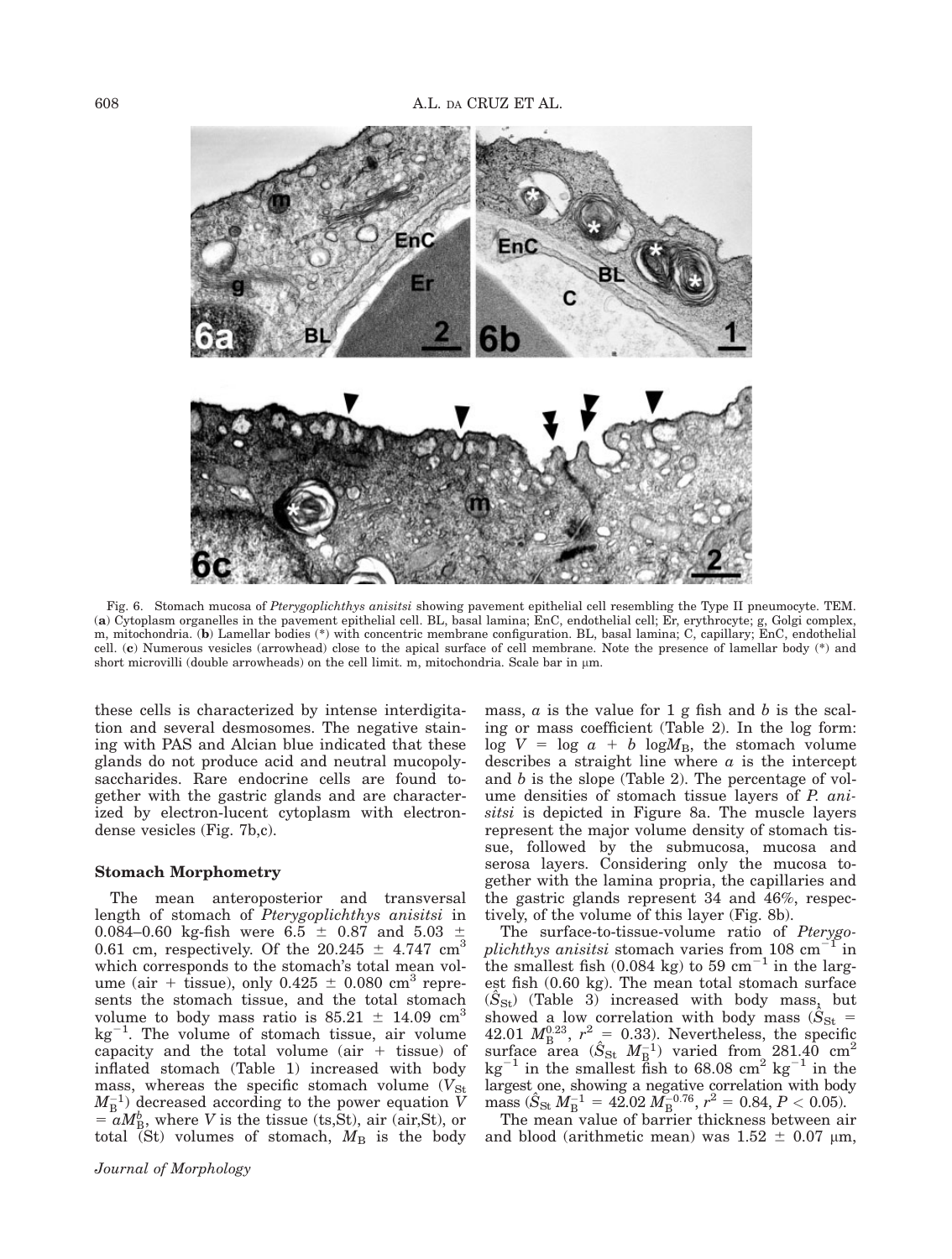![](_page_8_Figure_2.jpeg)

Fig. 7. (a) Gastric gland opened (arrowhead) in the mucosal layer of stomach of Pterygoplichthys anisitsi. Note the gastric gland organization, nucleus position, and numerous lamellar bodies (\*) in these cells. Arrow indicates collagen fibers. C, capillary; EnC, endothelial cell; Er, erythrocyte; n, nucleus. (b) Part of gastric gland (G) in the submucosal layer of stomach showing endocrine cell (\*). (c) High magnification of endocrine cell showing electron-dense bodies (arrowheads) distributed in the cytoplasm and close to the cell membrane. EndC, endocrine cell. Scale bar in  $\mu$ m.

whereas the harmonic mean thickness  $(\tau_h)$  of the diffusion barrier ranged from 0.40 to 0.74  $\mu$ m. The specific anatomical diffusion factor (ADF =  $\hat{S}_{\text{St}} \tau_{\text{h}}^{-1}$ 

TABLE 1. Range and mean  $(\pm SEM)$  of the body mass and length, the air  $(V_{air,St})$ , tissue  $(V_{ts,St})$ , and total  $(V_{Total,St})$  volume of stomach and total specific stomach volume  $(V_{Total}, St M_B^{-1})$  of<br>Pterygoplichthys anisitsi (n = 5)

|                                                                 | Range           | Mean   | <b>SEM</b> |
|-----------------------------------------------------------------|-----------------|--------|------------|
| Body mass (kg)                                                  | $0.084 - 0.600$ | 0.285  | 0.096      |
| Body length (cm)                                                | $23 - 42$       | 31.8   | 3.39       |
| $V_{\rm air, St}\ (\rm cm^3)$                                   | $11.3 - 35.0$   | 19.320 | 4.692      |
| $V_{\text{ts,St}}\text{ (cm}^3)$                                | $0.225 - 0.611$ | 0.425  | 0.080      |
| $V_{\rm St}$ (cm <sup>3</sup> )                                 | 11.519-35.611   | 20.245 | 4.747      |
| $V_{\rm St} M_{\rm B}^{-1}$ (cm <sup>3</sup> kg <sup>-1</sup> ) | 137.13-59.35    | 85.21  | 14.09      |

 $M_B^{-1}$ ) and the morphological  $O_2$  diffusion capacity were higher in the smallest specimen and lower in the largest one (Table 3).

# DISCUSSION

This is the first morphometric study of the stomach of an air-breathing fish, with special emphasis on the respiratory function. Our results show the morphological adaptation of Pterygoplichthys anisitsi stomach to gas exchange. We estimated the respiratory surface area of this organ and the morphometric diffusion capacity for oxygen.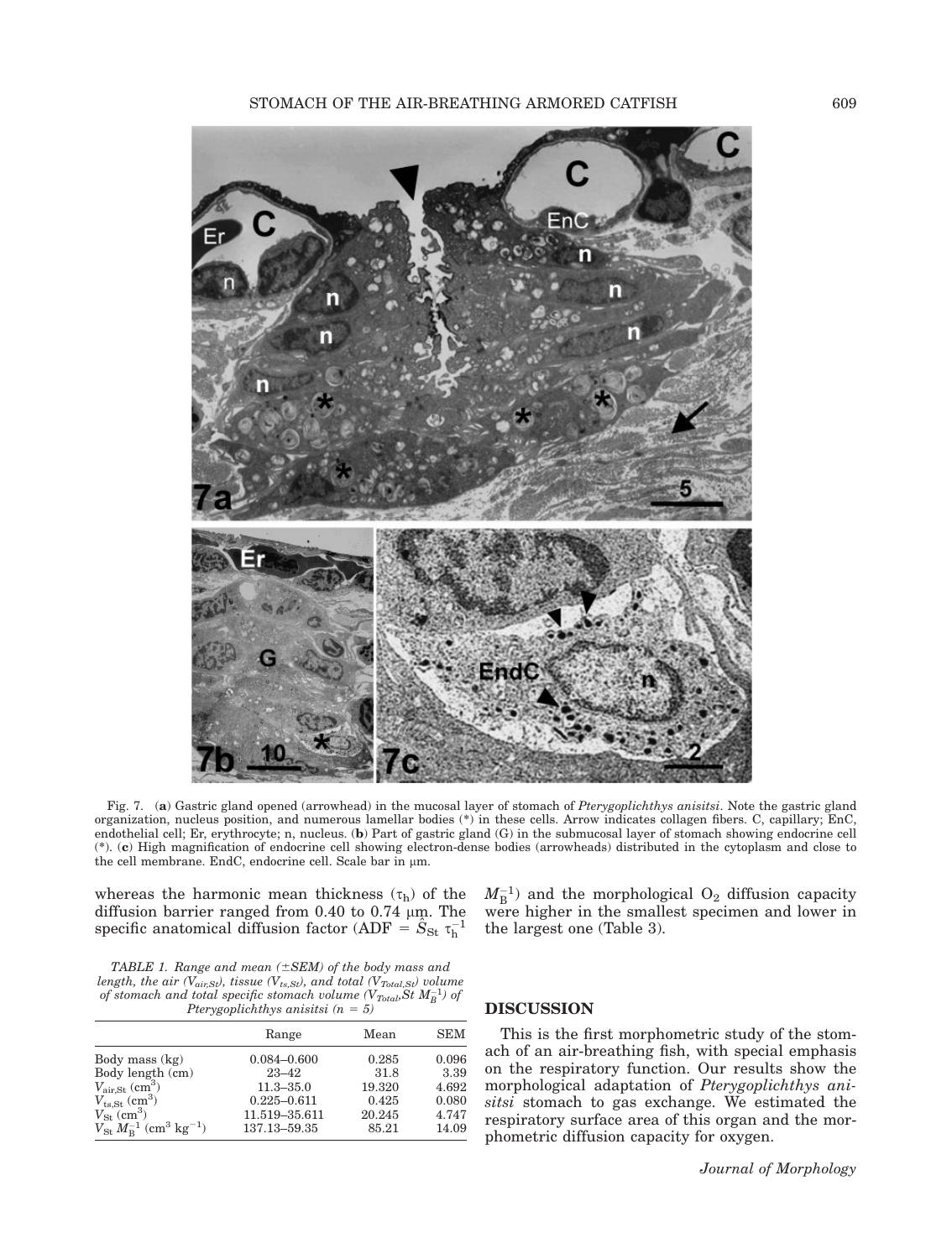TABLE 2. Relationships between tissue (V<sub>ts,St</sub>), air (V<sub>air,St</sub>), and total (V<sub>St</sub>) volumes of stomach and body mass (M<sub>B</sub>) of Pterygoplichthys anisitsi ( $M_B = 0.084$ –0.600 kg, n = 5)

| $V = aM_{\rm p}^b$                                      | $\log V = \log a + b \log M_{\rm B}$                            |      |      |
|---------------------------------------------------------|-----------------------------------------------------------------|------|------|
| $V_{\rm ts, St} = 0.825 M_{\rm B}^{0.568}$              | Log $V_{\text{ts,St}} = -0.083 + 0.568 \text{log} M_{\text{B}}$ | 0.93 | 0.05 |
| $V_{\rm air, St} = 45.219 M_{\rm B}^{0.625}$            | Log $V_{\text{air,St}} = 1.655 + 0.625 \text{log} M_{\text{B}}$ | 0.90 | 0.05 |
| $V_{\mathrm{St}} = 46.018 M_{\mathrm{R}}^{0.621}$       | Log $V_{\rm St} = 1.663 + 0.621 \log M_{\rm B}$                 | 0.91 | 0.05 |
| $V_{\rm St} M_{\rm B}^{-1} = 46.018 M_{\rm B}^{-0.379}$ | Log $V_{\rm St} M_{\rm B}^{-1} = 1.660 - 0.379 \log M_{\rm B}$  | 0.80 | 0.05 |

## Stomach Morphology

Although fish present a high diversity of digestive tracts relating to diet and feeding habits, the stomach of teleosts generally has a thick wall consisting of a serosal layer, a discontinuous muscular layer, a submucosa and mucosal layers; the mucosal layer is characterized by a simple columnar epithelium (Morrison and Wright, 1999) and gastric glands that usually have two cell types, the electron-lucent cytoplasm cells that produce hydrochloric acid and the electron-dense cytoplasm cells that produce pepsinogen (Elbal and Agulleiro, 1986).

In loricariid fish, most of which are herbivorous or detritivorous species, the stomach is little developed and the intestine is long (Delariva and Agostinho, 2001). Several species of this family use the stomach or intestine as an auxiliary organ to breathe atmospheric air (Mattias et al., 1996; Graham, 1997; Cruz, 2007) and they exhibit great diversity in the anatomical morphology of the

## DENSITY VOLUMES OF STOMACH TISSUES

![](_page_9_Figure_7.jpeg)

# DENSITY VOLUMES OF MUCOSA COMPONENTS

![](_page_9_Figure_9.jpeg)

Fig. 8. Stomach of Pterygoplichthys anisitsi. (a) Percentage volumes of the stomach tissues components. (b) Percentage volumes of epithelium, capillaries, and gastric glands in the mucosal layer of the stomach.

Journal of Morphology

respiratory function (McMahon and Burggren, 1987; Silva et al., 1997; Satora, 1998). However, a thin pavement epithelial cell with an underlying dense capillary network in the mucosal layer characterizes tissue adaptation to gas exchange. In Pterygoplichthys anisitsi the stomach is modified for air breathing; it is large, translucent, highly vascularized, and is usually empty of food particles but full of air, very similar to the stomach described for the air-breathing loricariid Ancistrus multispinnis (Satora and Winnicki, 2000), Hypostomus plecostomus (Podkowa and Goniakowska-Witalinska, 2003) and the aerial sacs of Loricarichthys platymetopon stomach (Silva et al., 1997).

The SEM images revealed three stomach epithelial regions in the apparently poorly differentiated mucosal layer of Pterygoplichthys anisitsi stomach, which suggest a possible characteristic reminiscent of typical stomachs. The absence of epithelial Alcian blue-positive and PAS-positive cells indicates that acid and neutral mucopolysaccharides are not synthesized in the stomach. In a typical stomach, mucus protects the epithelial cells from mechanical injuries and enzyme activity. Although numerous gastric glands having several vesicles are distributed throughout the mucosal layer of stomach, they do not present zymogen granules, suggesting that intensive food digestion occurs in the long intestine instead of stomach, as already pointed out by Podkowa and Goniakowska-Witalinska (2003) for Hypostomus plecostomus, a loricariid fish with similar feeding habits. The role of the rare endocrine-like cells characterized by small vesicles with electron-dense material observed in P. anisitsi only together with the gastric glands, as in Loricariichthys platymetopon (Silva et al., 1997), is unknown since food digestion does not seem to occur in the stomach. Podkowa and Goniakowska-Witalinska (2003) did not exclude a possible role of these cells in the local regulation of the respiratory function.

The ultrastructure of pavement epithelial cells of the mucosal layer of Pterygoplichthys anisitsi stomach is similar to those described for the respiratory aerial sacs of Loricariichthys platymetopon (Silva et al., 1997), the stomach of Ancistrus multispinnis (Satora and Winnicki, 2000) and *Hypostomus* plecostomus (Podkowa and Goniakowska-Witalinska, 2003), the swim bladder of the catfish Pangasius hypophthalmus (Podkowa and Goniakowska-Wita-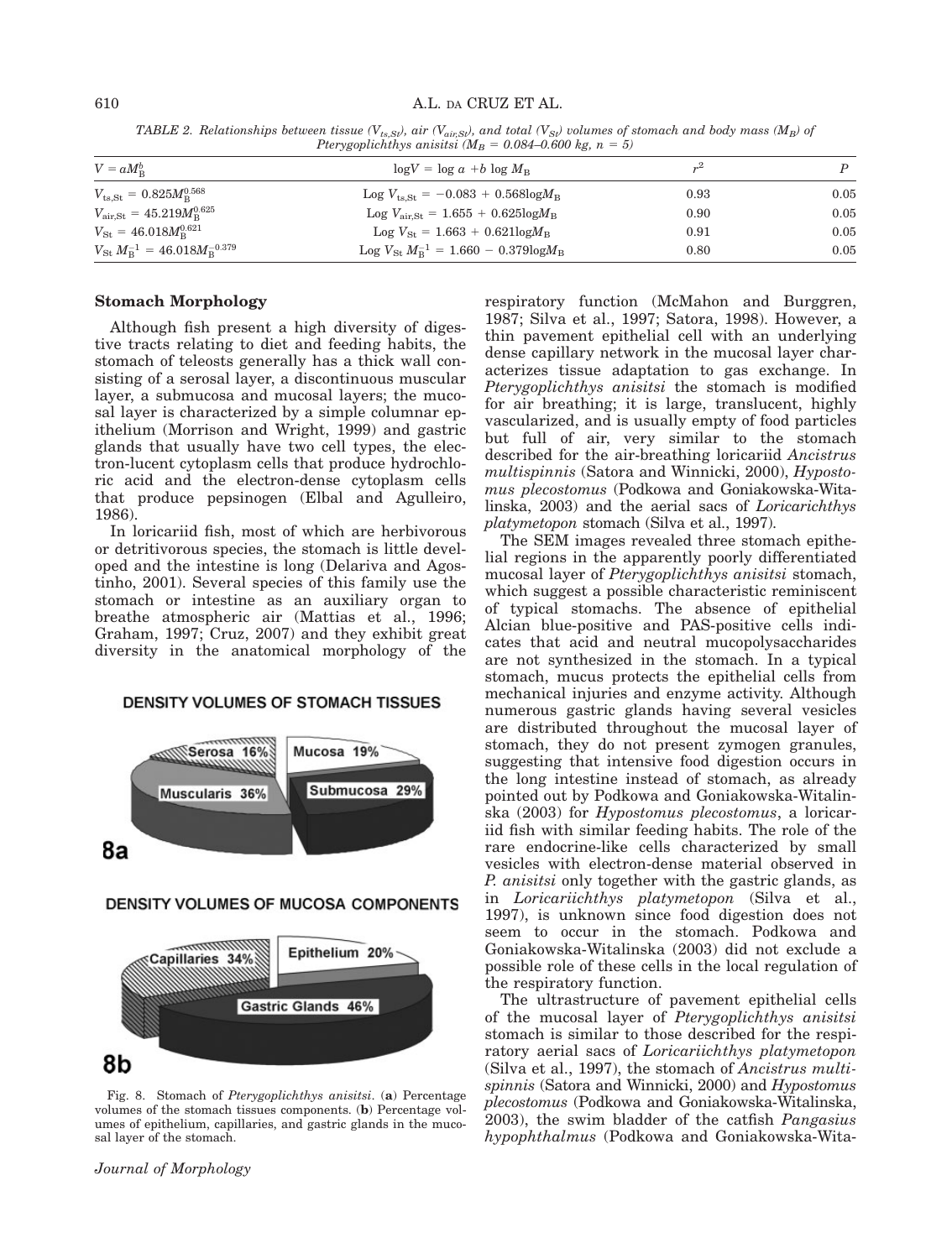#### STOMACH OF THE AIR-BREATHING ARMORED CATFISH 611

|  | I |
|--|---|
|  |   |

TABLE 3. Range and mean values ( $\pm$ SEM) of the surface to volume ratio ( $\hat{S}v_{St}$ ), the surface area ( $\hat{S}_{St}$ ), specific surface area of stomach  $(\hat{S}_{St} M_B^{-1})$ , arithmetic mean of the air-blood diffusion barrier ( $\tau_{arith}$ ), harmonic mean ( $\tau_h$ ), anatomic diffusion factor (ADF)<br>and morphometric diffusion capacity for  $O_2$  ( $D_{morphol}O_2$ ) of stomach of Pteryg

|                                                                                                                                                                     | Range            | Mean   | <b>SEM</b> |
|---------------------------------------------------------------------------------------------------------------------------------------------------------------------|------------------|--------|------------|
| $\begin{array}{l} \hat{S} v_{\rm ,St}\; (\rm cm^{-1})\\ \hat{S}_{\rm St}\; (\rm cm^{2})\\ \hat{S}_{\rm St}\; M_{\rm B}^{-1}\; (\rm cm^{2}\; kg^{-1})\\ \end{array}$ | 58.62-107.79     | 77.14  | 8.33       |
|                                                                                                                                                                     | 19.80 - 40.85    | 30.76  | 4.15       |
|                                                                                                                                                                     | 68.08-281.40     | 157.21 | 45.34      |
| $\tau_{\rm{arith}}$ ( $\mu$ m)                                                                                                                                      | $1.36 - 1.82$    | 1.52   | 0.07       |
| $\tau_{\rm h}$ (µm)                                                                                                                                                 | $0.40 - 0.74$    |        |            |
| ADF $\rm (cm^2 \ \mu m^{-1} \ kg^{-1})$                                                                                                                             | 103.15-703.57    | 333.95 | 102.06     |
| $D_{\text{morphol}}O_2$ (cm <sup>3</sup> min<br>$mmHg^{-1}$ kg <sup>-1</sup> )<br>$-1$ .                                                                            | $0.122 - 0.0487$ | 0.0874 | 0.0291     |

linska, 1998), and the lungfish lungs (Maina and Maloiy, 1985; Moraes et al., 2005). Most of the epithelial cells of P. anisitsi stomach resemble the Type I pneumocyte of mammal lungs and some of them present characteristics of the Type II pneumocyte, exhibiting lamellar bodies in their cytoplasm. Lamellar bodies have been described in epithelial cells of the air-breathing organs of fish such as the stomach (Silva et al., 1997; Satora, 1998), intestine (Podkowa and Goniakowska-Witalinska, 2002), and swim bladder (Podkowa and Goniakowska-Witalinska, 1998) without distinction among epithelial cell types. This finding opens a question about the derivative characteristic of amniotes as these cell types have been described in the lung epithelium of higher vertebrates. The lung is a derivative of the gut (foregut endoderm) and the lamellar bodies have been described as the site of surfactant accumulation and are highly morphologically and biochemically conserved throughout the radiation of air-breathing organs among vertebrates (Daniels et al., 2004). Further biochemical and physiology studies are needed to establish similarity, beyond considering only morphological characteristics. In P. anisitsi lamellar bodies are also found distributed in the cytoplasm of gastric gland cells.

Lamellar bodies have been described as the site of surfactant accumulation (Daniels et al., 2004) that is discharged by exocytosis into the respiratory organ lumen. The thin film of this substance over the luminal surface of the respiratory organ reduces the forces of attraction between the water molecules at the surface film, thereby decreasing the surface tension and favoring oxygen absorption (Orgeig and Daniels, 2001). Furthermore, this substance may be involved in the antimicrobial defense mechanisms of respiratory organs (Daniels et al., 1995; Rubio et al., 1996) and prevent epithelial desiccation and oxidative damage of epithelial cells (Daniels and Orgeig, 2001).

The structure of the air-blood diffusion barrier of respiratory epithelium of the stomach of Pterygoplichthys anisitsi consisted of the same structures as the respiratory epithelium of the lungs of other vertebrates. The triple membrane model (epithelium, basal membrane, and endothelium) of the diffusion barrier characterizes the air-blood barrier of respiratory organs of vertebrates (Maina and West, 2005) and the accessory organs for air breathing in fish. Most endothelial cells of the capillaries underlying the basal membrane may be classified as continuous and are characteristic of the respiratory organs; fenestrated capillaries that are characteristic capillaries of the digestive tract are also observed in the stomach of P. anisitsi as in Hypostomus (Podkowa and Goniakowska-Witalinska, 2003) and in the respiratory regions of the intestine of Corydoras (Podkowa and Goniakowska-Witalinska, 2002). However, independent of the type of capillary underlying the mucosal epithelium of the stomach, the distance between air and blood is similar to the distance in the lungs of aerial vertebrates, indicating that the stomach is the auxiliary organ for breathing air in P. anisitsi.

## Stomach Morphometry

The air volume of stomach  $(V_{\text{air,St}})$  of Pterygoplichthys anisitsi between  $11.3$  and  $35.0 \text{ cm}^3$  for fish weighing from 84 to 600 g and with 23 to 42 cm length is congruent with that reported by Gee (1976) for other loricariid fish, and also shows a positive correlation between body mass and air  $(V_{\text{air,St}})$ , tissue  $(V_{\text{ts,St}})$  and total  $(V_{\text{St}})$  stomach volume. A negative correlation between body mass and specific total volume  $(V_{\text{St}} M_{\text{B}}^{-1})$ , as expected, is consistent with most biological parameters in animals.

The low percentage volume of the mucosal and serosal layers of stomach and the high volume density of the capillary underlying the epithelium in the mucosal layer are similar to those found in the tissue volumes of the respiratory organs of other animals. In lungs, the volume of parenchymal tissue specialized in gas exchange (respiratory epithelium) occupies a low volume density (Burri et al., 2003) and the capillary density is higher than the density of epithelium (Burri et al., 2003; Moraes et al., 2005).

The potential efficiency of the *Pterygoplichthys* anisitsi stomach as a respiratory organ is high considering the simplicity of its structure. In the South American lungfish Lepidosiren paradoxa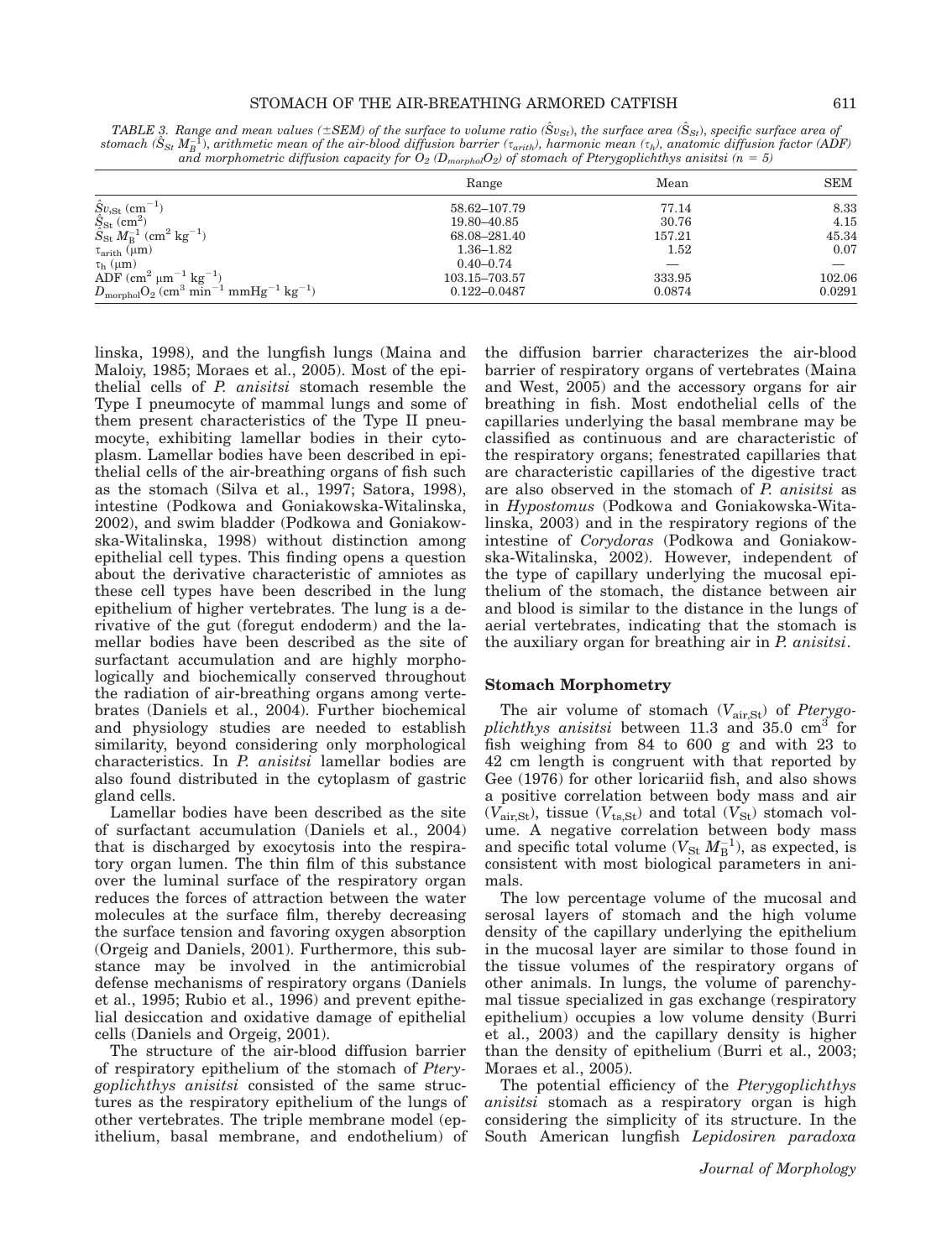| Animal                                                                       | Air-breathing organ              | $\hat{S}_{St} \, M_{\rm B}^{-1}$<br>$\left(\text{cm}^2 \text{ kg}^{-1}\right)$ | $\tau_{\rm h}$<br>$(\mu m)$ | $D_{\text{morphol}}O_2$<br>$\text{cm}^3 \text{ min}^{-1} \text{mmHg}^{-1} \text{ kg}^{-1}$ |
|------------------------------------------------------------------------------|----------------------------------|--------------------------------------------------------------------------------|-----------------------------|--------------------------------------------------------------------------------------------|
| Clarias batrachus (Munshi, 1985)                                             | Suprabranchial<br>Chambers (SBC) | 155                                                                            |                             | 0.0420                                                                                     |
|                                                                              | Gill fans                        | 34                                                                             |                             | 0.0005                                                                                     |
|                                                                              | Arborescent organ                | 287                                                                            | 0.55                        | 0.0773                                                                                     |
| <i>Heteropneustes fossilis</i> (Hughes et al, 1974a)                         | Air sac                          | 310                                                                            | 1.605                       | 0.0288                                                                                     |
| Monopterus cuchia (Hughes et al., 1974b)                                     | Air sac                          | 48                                                                             | 0.44                        | 0.0165                                                                                     |
| Channa punctatus (Hakin et al., 1978)                                        | $_{\rm SBC}$                     | 392                                                                            | 0.780                       | 0.0753                                                                                     |
| Channa striatus (Munshi, 1985)                                               | $_{\rm SBC}$                     | 231                                                                            | 1.359                       | 0.0254                                                                                     |
| Channa gachua (Munshi, 1985)                                                 | $_{\rm SBC}$                     | 195                                                                            | 0.56                        | 0.0524                                                                                     |
| <i>Pangasius hypophthalmus</i> (Padkova and<br>Gonialowska-Witalinska, 1998) | Swimbladder                      |                                                                                | 0.7                         |                                                                                            |
| <i>Hypostumus plecostomus</i> (Padkova and<br>Gonialowska-Witalinska, 2003)  | Stomach                          |                                                                                | 0.86                        |                                                                                            |
| <i>P. anisitsi</i> (present study)                                           | Stomach                          | 157                                                                            | $0.40 - 0.74$               | 0.0874                                                                                     |
| <i>Protopterus aethiopcus</i> (Maina and Maloiy, 1985)                       | Lungs                            | 14000                                                                          | 0.37                        | 13.035                                                                                     |
| <i>Lepidosiren paradoxa</i> (Hughes and Weibel, 1976)                        | Lungs                            | 850                                                                            | 0.86                        | 0.3                                                                                        |
| Lepidosiren paradoxa (Moraes et al., 2005)                                   | Lungs                            | 664                                                                            | 1.38                        | 0.110                                                                                      |

TABLE 4. Specific surface area ( $\hat{S}_{St}$   $M_B^{-1}$ ), harmonic mean of the water-blood diffusion barrier ( $\tau_h$ ) and morphometric diffusion capacity for  $O_2$  ( $D_{morphol}O_2$ ) of the air-breathing organs in fish

(Moraes et al., 2005) and some reptiles, birds and mammals (Perry, 1989) that depend exclusively on the pulmonary structure to obtain the oxygen needs for metabolism, the potential respiratory surface corresponds to higher values. Compared with the exclusively air-breathing animals, our results are evidence that P. anisitsi depends on the potential respiratory surface of the stomach for aerial respiration only under adverse conditions in which aquatic respiration does not supply its needs. The 1.5 times higher  $Sv$  of stomach of small fish and the decreasing specific surface area with increasing body mass suggest that small animals would be capable of obtaining greater specific oxygen uptake from atmospheric air than larger specimens.

The arithmetic ( $\tau_{\text{arith}}$ ) and harmonic ( $\tau_{\text{h}}$ ) mean of the thickness of the air-blood diffusion barrier of Pterygoplichthys anisitsi stomach lies in the range of most air-breathing organs of fish such as the arborescent organ of Clarias batrachus (Munshi, 1985), the air sac of Heteropneustes fossilis (Hughes et al., 1974a) and Monopterus cuchia (Munshi et al., 1989), the suprabranchial chambers of Channa punctatus (Hakin et al., 1978), C. striatus and C. gachua (Munshi, 1985), the swim bladder of Pangasius hypophthalmus (Podkowa and Goniakowska-Witalinska, 1998), and the stomach of Hypostumus plecostomus (Podkowa and Goniakowska-Witalinska, 2003), and is lower than the lung of the South American lungfish, Lepidosiren paradoxa (Hughes and Weibel, 1976; Moraes et al., 2005) (Table 4). The low values of the diffusion barrier of respiratory organs evidence the preservation of the barrier model in different groups of animals that breathe air to allow for an efficient gas exchange process, as emphasized by Maina and West (2005).

The ADF, which is the ratio of the respiratory surface area to the harmonic mean of the diffusion barrier (Perry, 1989), represents the anatomical component of the diffusion capacity of a respiratory tissue, excluding the blood. The ADF of the stomach of Pterygoplichthys anisitsi is smaller than that of the lungs of most vertebrates, which increase from amphibians to mammals (Perry, 1992), but similar to those of the lungfish (Hughes and Weibel, 1976; Moraes et al., 2005). The stomach of P. anisitsi has a low specific stomach surface area  $(\hat{S}_{\text{St}} M_{\text{B}}^{-1})$  but its air-blood barrier is thinner than that of the lung of Lepidosiren paradoxa (Moraes et al., 2005) (Table 4).

The  $D_{\text{morphol}}$  of tissue barrier of stomach of Pterygoplichthys anisitsi is higher than the air-breathing organs of most air-breathing fish but lower than the lung of lungfish (Table 4).  $D_{\text{morphol}} =$  $K(S/t)$ , where K is the Krogh specific diffusion constant for  $O_2$  or  $CO_2$ , S is the respiratory surface area, and  $t$  is the harmonic mean of the diffusion barrier thickness, represents the maximum diffusion capacity of a given respiratory organ under ideal conditions of ventilation/perfusion in the entire diffusion barrier. On the other hand,  $D_{\text{physical}}$  $= \text{VO}_2/(\text{PaO}_2 - \text{PeO}_2)$ , where  $\text{VO}_2$  is the oxygen consumption rate,  $PaO<sub>2</sub>$  is the arterial partial oxygen tension, and  $PeO<sub>2</sub>$  is the venous partial oxygen tension, represents the diffusion capacity under specific physiological conditions, considering the differences in the ventilation/perfusion ratio and the heterogeneity of diffusion membrane barrier. The  $D_{\text{morphol}}$  is usually much higher than the estimated  $D_{\text{physical}}$ , which approximates the  $D_{\text{morphol}}$ only during extreme exercise or in combination with hypoxia and/or hypercapnia (Scotto et al., 1987; Weibel, 1999). The  $D_{\text{morphol}}$  of the stomach of P. anisitsi showed a structural and functional simi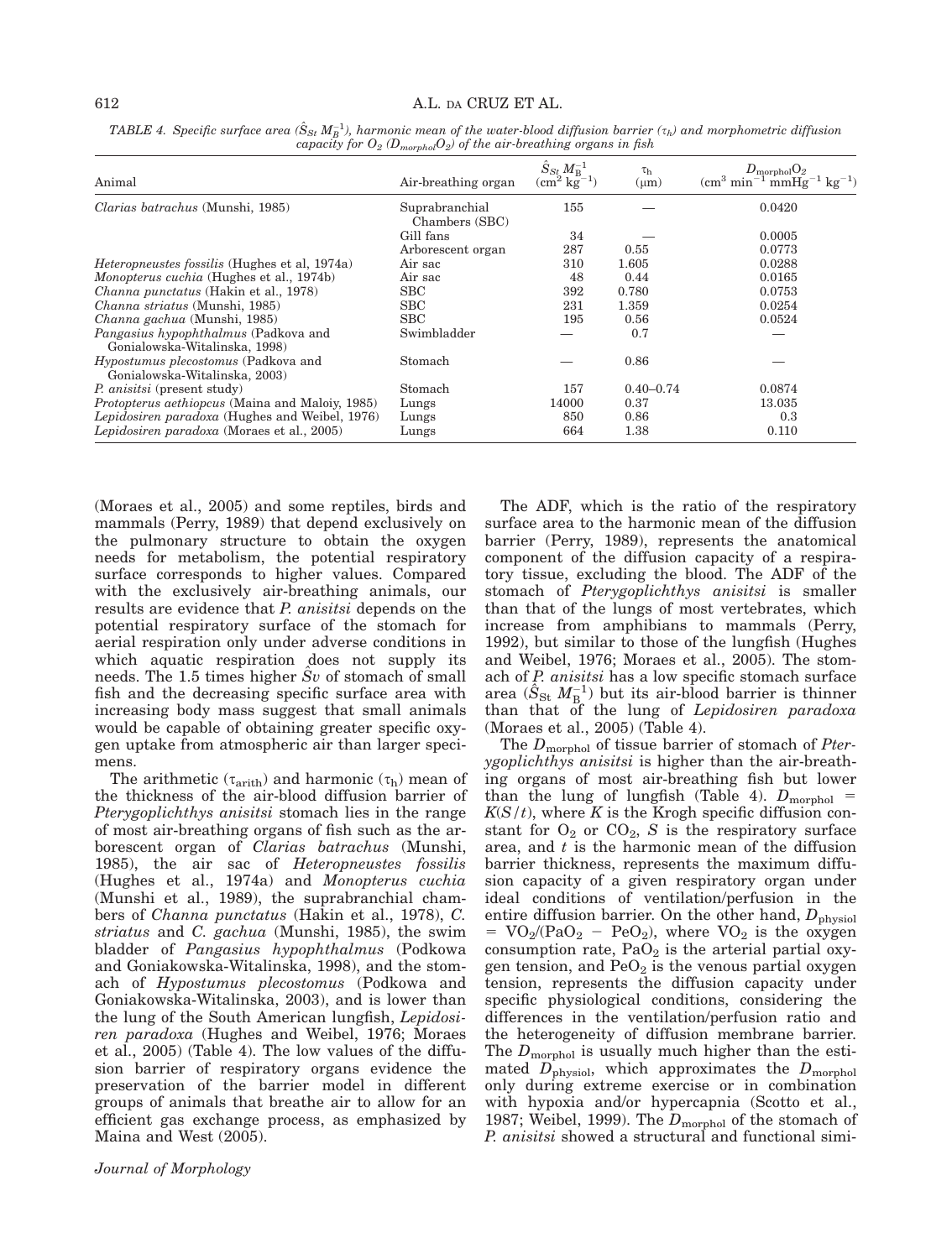larity in the characteristics of respiratory tissues specialized in using atmospheric air for gas exchange (very thin diffusion barrier), and a pattern for ectothermic animals which present low activity (low respiratory surface area).

In conclusion, the structure and morphometric data of Pterygoplichthys anisitsi stomach demonstrate the adaptation of this organ to gas exchange from air. Moreover, considering that this species is a continuous but non-obligatory air-breathing fish (Cruz, 2007) that uses its stomach as an auxiliary organ in response to hypoxia because of extremely poor dissolved oxygen in water, and that atmospheric air contains 35 times more oxygen than airsaturated freshwater, the morphological and morphometric properties of the stomach of P. anisitsi enable this species to live in severely hypoxic environments, since it can obtain  $O_2$  from air to supply its metabolic needs.

#### ACKNOWLEDGMENTS

The authors thank the Aquaculture Center of the São Paulo State University, Jaboticabal campus, for providing the fish. They also thank the anonymous referees for their comments and suggestions and A.L. Cruz and A.C.E. Pedretti acknowledges CAPES and CNPq, respectively, for awarding scholarships.

#### LITERATURE CITED

- Bartels H. 1971. Diffusion coefficients and Krogh's diffusion constants. In: Altman PL, Dittmer DS, editors. Respiration and Circulation. Biological Handbooks. Bethesda: FASEB. pp 21–22.
- Biswas N, Ojha J, Munshi JSD. 1981. Morphometrics of the respiratory organs of an estuarine goby, Boleophthalmus bod $d$ aerti. J Ichthyol 27:316-326.
- Burri PH, Haeni B, Tschanz AS, Makanya AN. 2003. Morphometry and allometry of the postnatal marsupial lung development: An ultrastructural study. Resp Physiol Neurobiol 138: 309–324.
- Carter GS, Beadle LC. 1931. The fauna of the swamps of Paraguayan Chaco in relation to its environment. II. Respiratory adaptations in the fishes. J Linn Soc London (Zool) 37:327– 368.
- Crawford RH. 1974. Structure of an air-breathing organ and the swim bladder in the Alaskan blackfish, Dallia pectorallis Bean. Can J Zool 52:1221–1225.
- Cruz AL. 2007. O comportamento respiratório e a cascata de  $O_2$ no cascudo de respiração bimodal Pterygoplichthys anisitsi Eigenmann e Kennedy, 1903 (Teleostei, Loricariidae). PhD Thesis. São Carlos: Universidade Federal de São Carlos. 161 p.
- Daniels CB, Orgeig S. 2001. The comparative biology of pulmonary surfactant: Past, present and future. Comp Biochem Physiol A 129:9–36.
- Daniels CB, Orgeig S, Smits AW. 1995. The evolution of the vertebrate pulmonary surfactant. Physiol Zool 68:539–566.
- Daniels CB, Orgeig S, Sullivan LC, Ling N, Bennett MB, Schürch S, Val AL, Brauner CJ. 2004. The origin and evolution of the surfactant system in fish: Insights into the evolution of lungs and swim bladders. Physiol Biochem Zool 77:732–749.
- Delariva RL, Agostinho AA. 2001. Relationship between morphology and diets of six neotropical loricariids. J Fish Biol 58:832–847.
- Elbal MT, Agullero B. 1986. A histochemical and ultrastructural study of the gut of Sparus auratus (Teleostei) J Submicrosc Cytol 18:335–347.
- Gee JH. 1976. Buoyancy and aerial respiration: Factors influencing the evolution of reduced swim-bladder volume in some Central American catfishes (Trichomycteridae, Callichthyidae, Loricariidae, Astroblepidae). Can J Zool 54:1030–1037.
- Gee JH, Graham JB. 1978. Respiratory and hydrostatic functions of the intestine of the catfishes Hoplosternum thoracatum and Brochis splendens (Callichthyidae). J Exp Biol 74:1– 16.
- Graham JB. 1997. Air-Breathing Fishes: Evolution, Diversity, and Adaptation. San Diego: Academic Press. 299 p.
- Gundersen HJG, Bendtsen TF, Korbo L. 1988. Some new simple and efficient stereological methods and their use in pathological research and diagnosis. Acta Pathol Microbiol Immunol Scand 96:379–394.
- Hakin A, Munshi JSD, Hughes GM. 1978. Morphometrics of the respiratory organs of the Indian green snake-headed fish, Channa punctata. J Zool (London) 184:519–543.
- Howard CV, Reed MG. 1998. Unbiased Stereology: Three-Dimensional Measurement in Microscopy. Oxford: Bios Scietific Publishers. 246 p.
- Hughes GM, Weibel ER. 1976. Morphometry of fish lungs. In: Hughes GM, editor. Respiration of Amphibious Vertebrates. London: Academic Press. pp 213–231.
- Hughes GM, Singh BR, Guha G, Dube SC, Munshi JSD. 1974a. Respiratory surface areas of an air-breathing siluroid fish Heteropneustes fossilis in relation to body size. J Zool (London) 172:215–232.
- Hughes GM, Singh BR, Thakur RN, Munshi JSD. 1974b. Areas of the air-breathing surfaces of Amphipnous cuchia (Ham). Proc Indian Nat Sci Acad 40:379–392.
- Kemp NE. 1987. The biology of the Australian lungfish, Neoceratodus forsteri. In: Bemis WE, Burggren WW, Kemp NE, editors. The Biology and Evolution of Lungfishes. New York: Alan R. Liss. pp 181–198.
- Kramer DL. 1978. Ventilation of the respiratory gas bladder in Hoplerythrinus unitaeniatus (Pisces, Characoidei, Erythrinidae). Can J Zool 56:931–938.
- Liem KF. 1989. Respiratory gas bladder in teleosts: Functional conservatism and morphological diversity. Am Zool 29:333– 352.
- Maina JN, Maloiy GMO. 1985. The morphometry of the lung of the African lungfish (Protopterus aethiopicus): Its structuralfunctional correlations. Proc R Soc Lond Biol Sci 224:399– 420.
- Maina JN, West JB. 2005. Thin and strong! The bioengineering dilemma in the structural and functional design of the bloodgas barrier. Physiol Rev 85:811–844.
- Mattias AT, Moron SE, Fernandes MN. 1996. Aquatic respiration during hypoxia of the facultative air-breathing Hoplerythrinus unitaeniatus. A comparison with the water-breathing Hoplias malabaricus. In: Val AL, Almeida-Val VM, Randall DJ, editors. Physiology and Biochemistry of the Fishes of the Amazon. Manaus: INPA. pp 203–209.
- McMahon BR, Burggren WW. 1987. Respiratory physiology of intestinal air breathing in the teleost fish Misgurnus anguillicaudatus. J Exp Biol 133:371–393.
- Moraes MFPG, Höller S, Costa OTF, Glass ML, Fernandes MN, Perry SF. 2005. Morphometric comparison of the respiratory organs of the South American lungfish Lepidosiren paradoxa (Dipnoi). Physiol Biochem Zool 78:546–559.
- Morrison CM, Wright JR Jr. 1999. A study of the histology of the digestive tract of the Nile tilapia. J Fish Biol 54:597–606.
- Munshi JSD. 1985. The structure, function and evolution of the accessory respiratory organs of air-breathing fishes of India. Fortsch Zool 30:353–366.
- Munshi JSD, Hughes GM, Gehr P, Weibel ER. 1989. Structure of the air-breathing organs of a swamp mud eel Monopterus cuchia. Japan J Ichthyol 35:453–465.
- Oliveira C, Taboga SR, Smarra ALS, Bonilla-Rodriguez GO. 2001. Microscopical aspects of acessory air breathing through